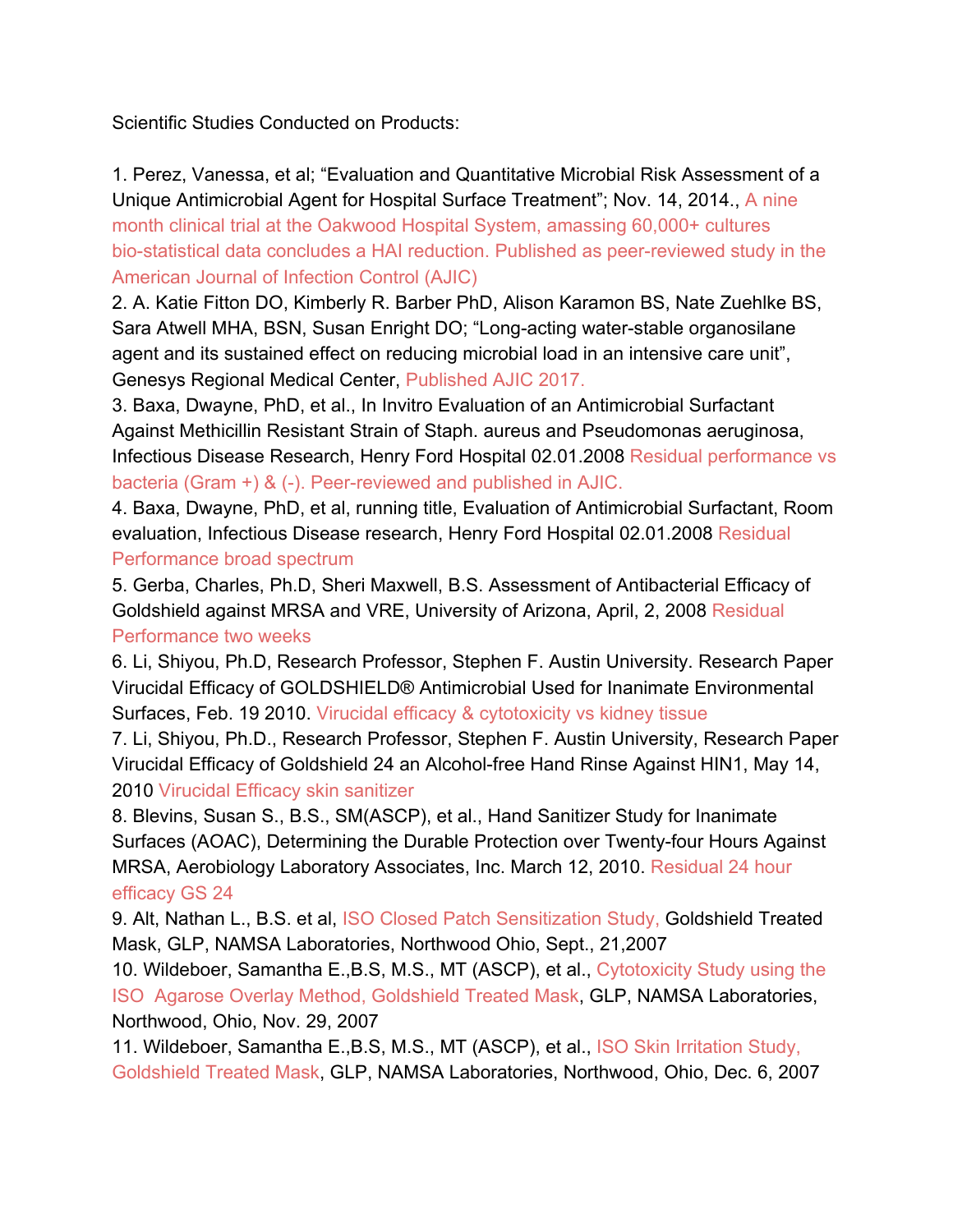12. Cerven, Danield R. M.S., Acute Inhalation Toxicity/LC 50 in rats, Goldshield Procedural Mask, MB Research Laboratories, Spinnerstown, PA. March 2008. 13. Levine, Alan, PhD BS. MS Physics, BS PS, Laboratory Test of Goldshield Products on Wallboards, RJ Lee Group Inc., Monroeville PA, Dec. 14, 2005 Residual mold and fungi assessment wall board material

14. Lieun, Li, PhD, Determining the Antimicrobial Activity of a Bound or Incorporated Antimicrobial Agent(s) in Polymeric or Hydrophobic Materials, Against Escherichia coli, Klebsiella pneumonia, Aspergillus niger., IBCI Laboratories, Norcross GA, Nov., 2005 In vitro evaluations on Gram (+) & (+) organisms

15. Rozas, Elas B.S.., Tuninskaya, Galina M.S., Burch Stewart, Ph.D. et al,, Log Reduction of Staphylococcus au. (MRSA) on Ceramic Tiles Residual Goldshield Antimicrobial Effectiveness Tests on Products., Applied consumer Service Laboratory, Hialeah , FL, July, 26,2005 Residual log reduction against MRSA

16. IBCI Laboratories, An evaluation of AP Goldshield's Goldshield 5 antimicrobial on treated socks brand (GTB), IBCI Labs. Norcrosss, GA, Nov, , 2006 Residual performance on textile socks 50 washes.

17. Kassab, Douglas, Director, Clinical Support Services, UPMC Presbyterian Shadyside, GoldShieldTM 5 Antimicrobial Test , UPMC, March 10 – April 24, 2008 Residual Performance on Medical Equipment 4-6 weeks

18. Pease, Thomas, et al, Gentex Corp., AATCC 100-2004: Assessment of antibacterial activity finishes on textile materials, Nelson Laboratory, July, 2005 Residual Textile assessment 0 & 24 hours on DOD materials of GS

19. Yarlet, Nigel, PhD, et al, Haskins Laboratory Pace University, GOLDSHIELD 05 technology Tested against MRSA (methicillin resistant Staphylococcus aureus) to Determine the Ability to Prevent the Formation of the Bacteria on Artificial Grass. Dec. 10, 2006 In vitro evaluation of synthetic grass vs MRSA.

20. Gentle, Thomas, PhD, Minntech Corporation, An Evaluation of Safety and Efficacy of the Crosstex® Procedural Face Mask treated with Goldshield® Anti-Microbial Agent., April3, 2008 Medical Masks study against broad spectrum of organisms.

21. Yarlet, Nigel, PhD, et al, Haskins Laboratory, Pace University, Evaluation of Goldshield Antimicrobial Treated Masks of Poylpropylene Against Methicillin Resistant Strain of., Staphylococcus aureus, Nov., 13, 2006 Residual performance of GS vs MRSA on medical masks 0-24 hours.

22. Rafa, Laura, RN, Infection Control Wheeling Hospital, Evaluation of the Goldshield Products for the Residual Antimicrobial Effects; Bio-Vapor System Compared to Existing Cleaning Regiments. (Hard Surface, Textiles, and Equipment) Dec. 29, 2009 Hospital residual evaluation of GS on surfaces and equipment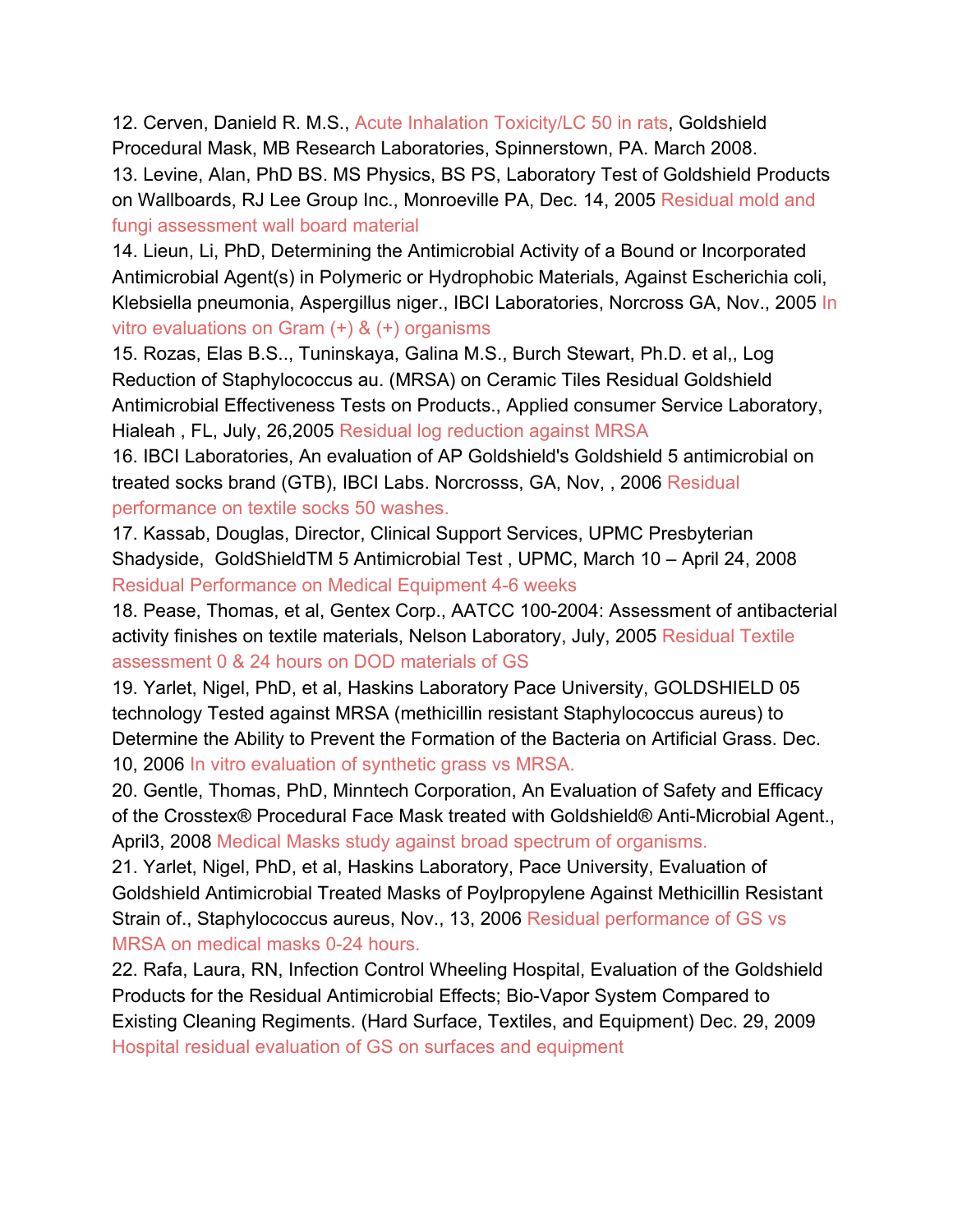23. Russell, Arthur,et al, and NY Board of Edcuation Staff, Residual Efficacy Study of Goldshield Treated Surfaces in Four New York City Schools, Dec. 1, 2006 Residual performance 30 days in NYC schools

24. Wilkerson, Christopher, et al EquipSystems, Environmental Testing Analysis of Goldshield Antimicrobial on Surfaces and Equipment, New York Athletic Club, Sept., 12, 2007 Residual performance in athletic club GS 5

25. Infection Control Department Oakwood Hospital-Healthcure Inc. Reduction of Bacteria Burden Oakwood Hospital. June 27, 2010 Residual 30 day assessment of GS in hospital ICU's

26. Studies Conducted by independent corporations, unnamed lab technicians: microbial Efficacy of Goldshield 5 CLEAR COATING on Metal Surfaces, ASTM Standards E1054, G21, G22, E1428, Samples: Bacteria Pseudomona aeruginosa b) Reduction/Inhibition Percentage Results for Application of Goldshield® 5 In Exhaust on Method to 100% Cotton Samples Against Staphylococcus aureus. Jan. 22, 2007. c) Goldshield Clear Coating Antimicrobial When Incorporated HVAC and Air Systems Metallic Materials, June 4, 2007 d) Antimicrobial Efficacy when Exhausted on Cotton and Poly-Cotton Materials, against Candida albicans, Aug., 26, 2007 All in vitro analysis studies against broad group of substrates and organisms

## European Studies

All invitro studies for human and animal efficacy performance.

27. Morwood, K, BSc; C boil, Mi Biol, Product Goldshield 5;Microbiological Analysis Based on EN 1656 (2009); Quantitative suspension test for the evaluation of bacteriacidal activity of chemical disinfectants and antiseptics used in the veterinary field.

28. Crawshaw, C., MBiomed Sci; Product Goldshield 5; Microbiological Analysis Based on EN 1657 (2005); Quantitative suspension test for the evaluation of fungicidal or yeasticidal activity of chemical disinfectants and antiseptics used in the veterinary field. 29. Morwood, K, BSc; C boil, Mi Biol, Product Goldshield 24;Microbiological Analysis Based on EN 1656 (2009); Quantitative suspension test for the evaluation of bacteriacidal activity of chemical disinfectants and antiseptics used in the veterinary field.

30. Crawshaw, C., MBiomed Sci;Product Goldshield 24; Microbiological Analysis Based on EN 1657 (2005); Quantitative suspension test for the evaluation of fungicidal or yeasticidal activity of chemical disinfectants and antiseptics used in the veterinary field. 31. Morwood, K, BSc; C boil, Mi Biol, Product Goldshield 5;Microbiological Analysis Based on EN 1650 (2008); Quantitative suspension test for the evaluation of fungicidal activity of chemical disinfectants and antiseptics.